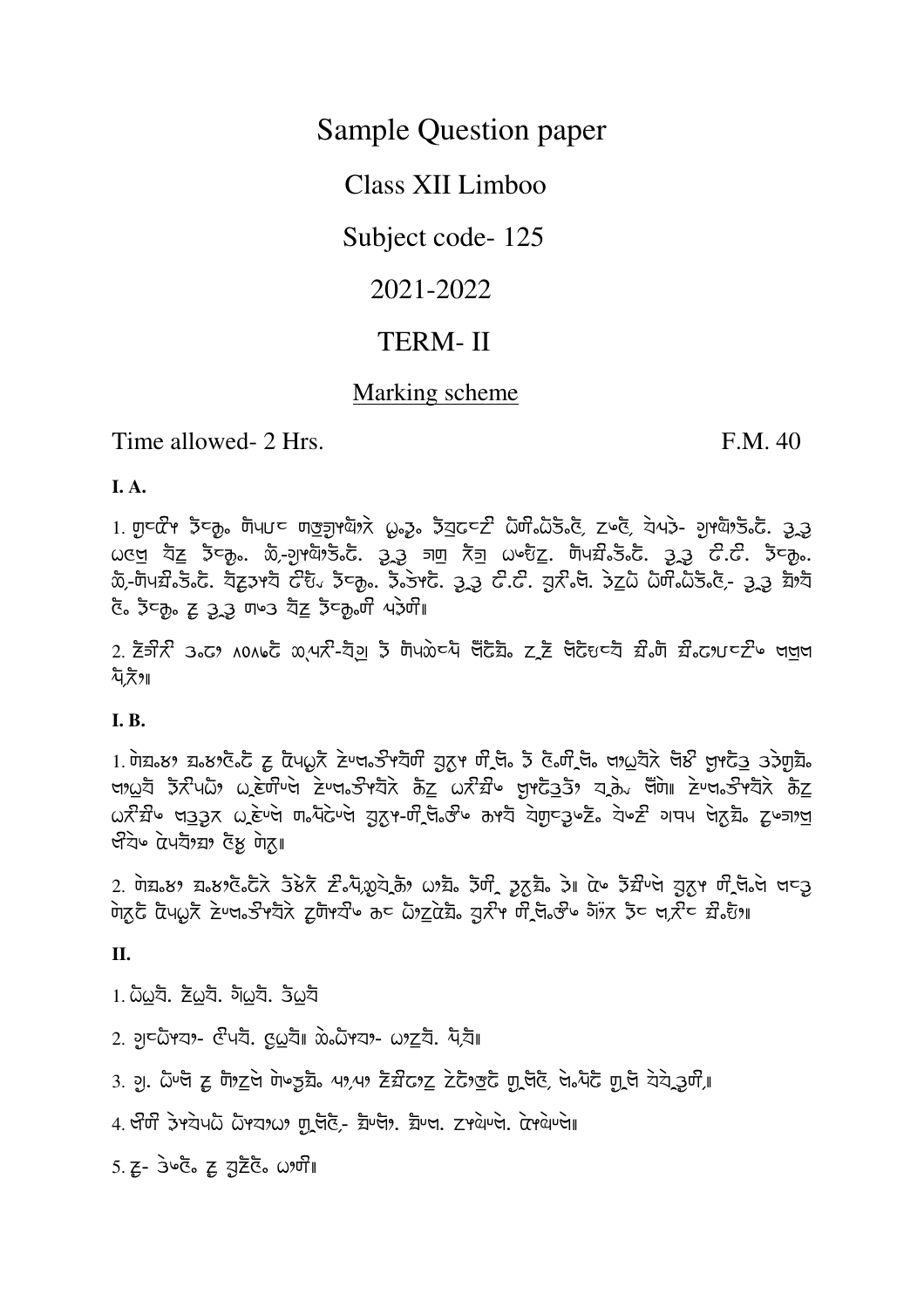### $c^2 \approx 2.5$   $\approx$   $c^2 \approx 2.5$   $\approx$   $c^2 \approx 2.5$   $\approx$   $c^2 \approx 2.5$

III.

1. ਗੋਅਟੇਪਖੇ ಹਨਾ, ਖੰਕੂਅਬੋ. ಹੈਕੁਹਰੁੰਗਾਂ, ਬੁਨ੍ਹਾ ਖੋਯੀਬੋ. ਫੇਪਬੋ,ਬੋ. ਫੋਨੇ 3.ਖੀ. ਲੋਪਖੋ.ਵ 3.ਖੀ ਫੇਵਟ,ਬੋ. ਖੇਲਪਠੰਗ ਲੋਹਟੁਨੇ ਟੇਗੁਮ. ਗੁਮਧਵਪਾਂ ਤੇਪਾਂ ਡੇਪਗੁਮ ਟਪਬਾ ਤੇਟੁਨੇ ਓਮਯੋਮਫ਼ਨੇ ਟਲੇ-ਤਾਅਦੁਮ ਕੋਮਫੋਮਾਤਾ תַוֹל *יוּבְבַנוֹ (אוֹרוּיצָ בִּיהָבְּ הָבִי אָלָ*ט (אוֹר*וּיצָ* 

2. ਟ<sup>6</sup> ਨੋਤ ਟੇਟਪਨੋ ਯੋਖਕੰਬ ਟੇਤਬੋੜੀ ਟੀਖ ਹੋਇਆ ਯੋਖਕੰਬੋਬੇ ਖਣਤੇਰੋਨੈਅ ਟ<sup>6</sup> ਯੋਖਕੰਬੋੜੀ ਟੀ.ਟੀ. ਧਨ ੌਕੋਨੇ ਯੋਪ3ਟੈਨੈਅ

#### IV.

1. ગેं<u>) ट</u>्रणी से छुलाँये क्षेप उन्टर्ी पेण्हे जेलुले उँप्कृ के टेज्जी टू ट'युप्ले. जेटे युप्ले. या<u>उ</u>हेंटे उ<u>ीट</u> ਥੋਟ ਯਾਤਬ ੀੈ ਕੋਨ 379-αੋ79 ਯਾਫ਼ ਯਾਟੋਂ ਗੁਪਬਾਰੀ ਨਾ ਬੋਰੀਟੂ ਫੋ-ਪ-ਤਬ ੀੈ ਕੋਨ ਬਾਟੂਕੋ ਅ ਧੋਪਧੋ 39ੱਧੋ ≥ੇ ਪ੍ਰੋ. ਬੰ33ਬੋ. ਪ੍ਰੇ।

2.  $x_0$ ทั่ว น้อหวั นุวิติ อิ. นุ  $x_0$ วันษั  $x_0$ ี อิ. อิ. อิ. อิ. อิ. อิ. อิ. อิ. อิ. ออยัธอ พุวิ อาวาวั.  $\delta$ בֹצַל צוֹאָסְאַלְפֿוּשׁ, מֹאָכָה בָּבָאָם מַעֲלֹב. בוֹי הוא להוא האָ הואָס האָצֿו אָפֿון אָפֿון א 3.3.5 के बा<u>ट</u> टेन्ट्रे ल्लाय के 2015 के स्पे में दिये के स्थान के स्पेश के स्पेश के स्पेश के स्पे  $c\bar{c}$ , zාয়য়র য়ৈ ১৯ নুরু, যু ১৮২, বুরু, যু মান্ট, বার্ট, বুরু বুরু, বার্ট বুরু, বার্ট, বিরু, בה מו האיסו האלבצה השווא לאור

3. ගුංਯੋਧੋਨੇ ਟੂਟ੍ਰਮ & ਹਘਣੀ ਤੂਰਕਾਪੋਟੋ ਡੈਰਟੋਮਧੋ ਖੇ8 ਕਿੱਟੇ, ਧੋਯੀ ਹੈ ਤੇਮਧੋਨੋਰਯੋ, ਟੂ&ਮ ਯਤਭੂਟੂ ਤਮਹੁਸ਼ੀ गेंग्ट्रंये येपेंगणुणा एटे, दृद्दभ टूर्टन्यर्ष्टि ग्राय उद्या. यी प्याट लेखा

V.

 $1.$   $z$ ৬  $\delta$  তুঁট টাপ্যীপ  $\tilde{z}$  ইন্দ্রীগ টাপ্টেড্গ ইন্দ্রু টা টাত্রীয় ইন্দ্রু টাএট টাইয়ে টাত্র. લે के उपने के सुली के स्था के स्था कर के स्था कर के स्था के स्था के स्था के स्था के स्था के स्था के स्था के स् 

2.  $\overline{5}$ ⊂कृष्णैटेंद्रे  $\overline{5}$ - $\overline{3}$ ठेंद्रैदेंद्रे  $\overline{5}$ टर्ज़िये ट्रणै, येण्टें $3$ उ़ स्पेलेंद्रे के उपदेहणा से सेपेले গাঁধূড়লৈ ই-ঠইউয়েঁইউ য়ই যুঁতু। টু z⊌ এঁz টু য়গ্য যুটীয় টাঁপতে এই উত্ত বৈদ্যত য় முழ்த்த வாட்டு முறித்து மா

#### VI.

1. ਤੇਪਖ਼ਵਟ ਬੇਵਖੇਨੇ ਨੌਵਤੇ ਖ਼ਰੀਵ už ਟੋਇਨ ਯਾਬੀਯੋਗ, ਯੋਪਤੁਜ਼ ਵੇਵਟ ਬੈਂ ਨਾ ਯਾਬੀਯੋਬੀ ਯੋਪਤ টা% χιο ζὰτωτιγλτι ώνες ως ι τιάει αλέ, ότι τη ένα το διζαι

2.  $\frac{1}{2}$   $\frac{1}{2}$   $\frac{1}{2}$   $\frac{1}{2}$   $\frac{1}{2}$   $\frac{1}{2}$   $\frac{1}{2}$   $\frac{1}{2}$   $\frac{1}{2}$   $\frac{1}{2}$   $\frac{1}{2}$   $\frac{1}{2}$   $\frac{1}{2}$   $\frac{1}{2}$   $\frac{1}{2}$   $\frac{1}{2}$   $\frac{1}{2}$   $\frac{1}{2}$   $\frac{1}{2}$   $\frac{1}{2}$   $\frac{1}{2}$   $\frac{1}{2}$ ல் ஜ மீதத், टेरेश्ट गेंव पेंटेपणी येरे जेरे टूठरे, उच्छ प्रेहटें। घटट उन्हें गुल्क टेरेंग्ट हर्येच्प ਼ੁ⊂α› লবেঃ ই,ই ইয়াত আৰু ই৭ই লৈ প্ৰয়ীটিঃ লক্ত্ৰী ওগ্ৰেণী,⊪